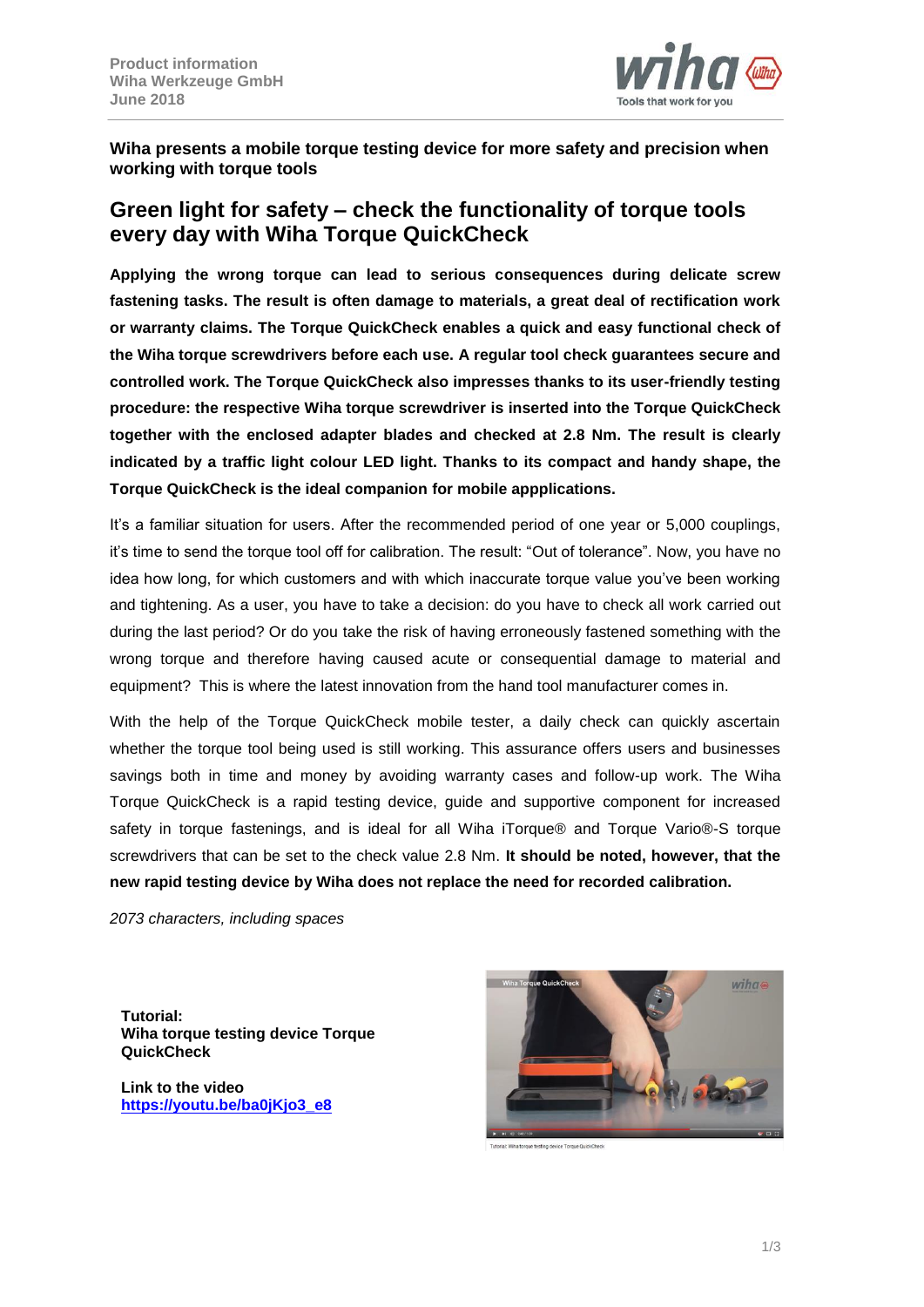## **Image**

Wiha\_TorqueQuickCheck\_Side\_icons\_300d pi

#### **Image caption**

The Torque QuickCheck rapid torque testing device by Wiha presents a mobile and straightforward opportunity to check the functionality of torque tools every day.

### **Image**

Wiha\_Im\_TorqueQuickCheck2\_300dpi

#### **Image caption**

Uncertainty regarding whether the torque tool is still working is a thing of the past. The new Torque QuickCheck by Wiha helps with two adapter blades that are compatible with Wiha torque tools.

**Image** Wiha\_Im\_TorqueQuickCheck\_3\_300dpi

#### **Image caption**

Easy to use: 1. Switch on, 2. Insert torque tool incl. adapter test blade with the set value 2.8 Nm, 3. Turn clockwise, 4. Wait for the LED traffic signal. Detailed instructions for use are included in the set box.

**You will find high-definition image material in the Wiha newsroom <http://lp.wiha.com/en/newsroom/#news> under the corresponding press release. You are also welcome to contact us directly for image files.**

#### **About Wiha**

Wiha is one of the world's leading manufacturers of hand tools for professional use in trade and industry. Founded as a small family firm over 75 years ago, today, Wiha is a globally active company, still owner-operated by the Hahn family. Wiha offers the professional a wide range of high-quality premium tools which excel thanks to the latest manufacturing technologies, application-oriented innovations, superior ergonomic design, outstanding quality, absolute reliability and a long lifespan. In addition to tool sets and concepts, the extensive product range